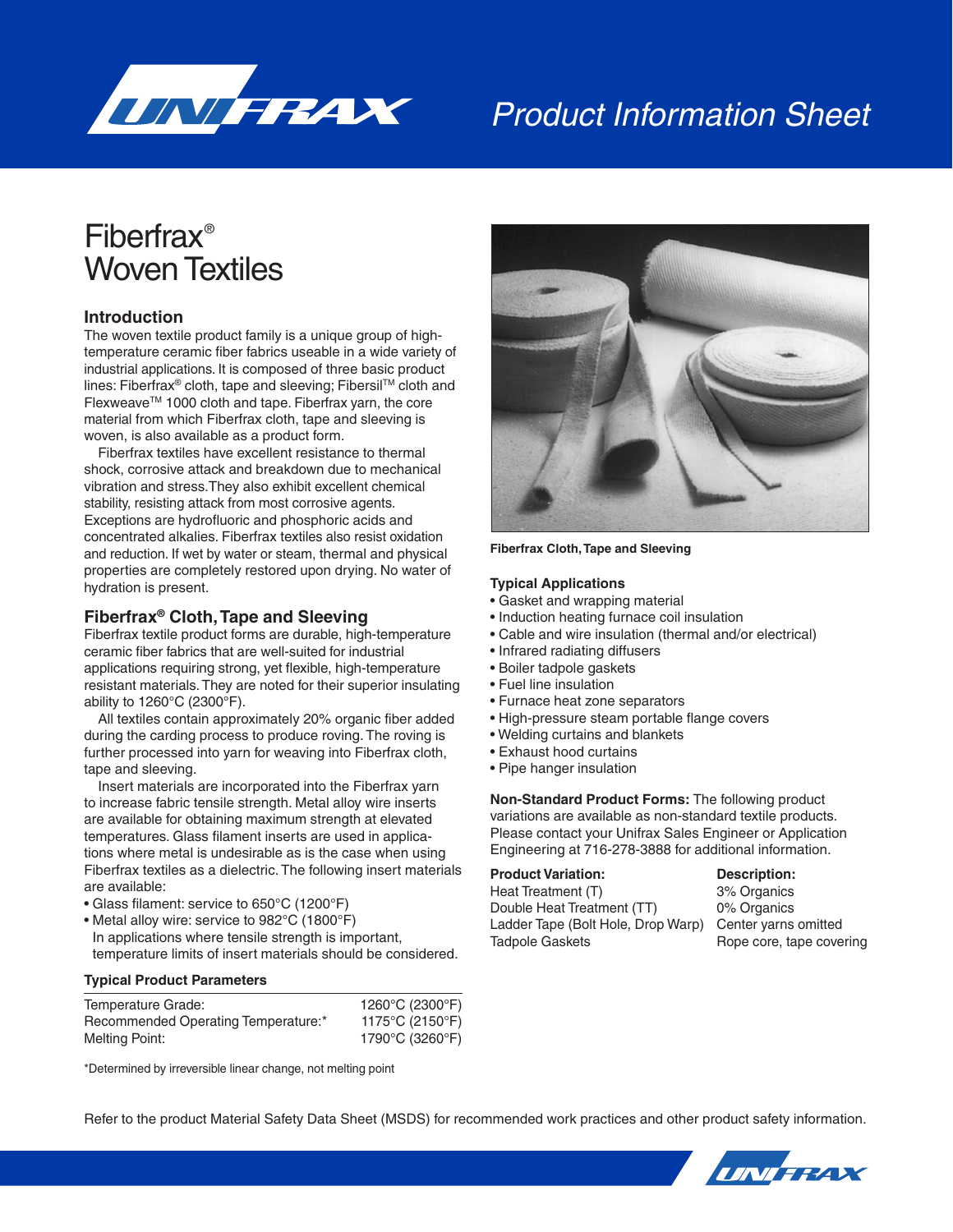## **Typical Product Properties Fiberfrax Cloth**

Fiberfrax cloth is available in the following types:

| <b>Type</b> | <b>Standard</b><br>Width | Nominal<br>Thickness   | Insert<br><b>Material</b> | Temperature<br><b>Limit of Insert</b> | Weight<br>kg/m | Weight<br>(lb/lin yd) |
|-------------|--------------------------|------------------------|---------------------------|---------------------------------------|----------------|-----------------------|
| $L-126$     | $914$ mm $(36")$         | 3.2 mm $(\frac{1}{8})$ | Glass                     | 649°C (1200°F)                        | 1.3            | (2.7)                 |
| $L-144$     | $914$ mm $(36")$         | 3.2 mm $(\frac{1}{8})$ | Metal alloy               | 982°C (1800°F)                        | 1.3            | (2.7)                 |

#### **Fiberfrax Tape**

Fiberfrax tape is available in the following types:

| <b>Type</b> | <b>Standard</b><br>Widths                                | <b>Nominal</b><br><b>Thickness</b> | Insert<br>Material | <b>Temperature</b><br><b>Limit of Insert</b> |
|-------------|----------------------------------------------------------|------------------------------------|--------------------|----------------------------------------------|
| $L-126$     | 25, 51, 76 mm (1", 2", 3")                               | 3.2 mm $(\frac{1}{8})$             | Glass              | 649°C (1200°F)                               |
| $L-144$     | 13, 25, 51, 76, 152 mm $(\frac{1}{2}$ ", 1", 2", 3", 6") | 3.2 mm $(\frac{1}{8})$             | Metal alloy        | 982°C (1800°F)                               |

#### **Fiberfrax Sleeving**

Fiberfrax sleeving is available in the following types:

| <b>Type</b> | <b>Standard</b><br><b>Sizes</b>                                                                                          | Wall<br><b>Thickness</b> | <b>Insert</b><br><b>Material</b> | <b>Temperature</b><br>Limit of Insert |
|-------------|--------------------------------------------------------------------------------------------------------------------------|--------------------------|----------------------------------|---------------------------------------|
| HP-126      | 25, 38, 51 mm I.D.<br>$(1", 1\frac{1}{2", 2", 1.D.})$                                                                    | 3.2 mm $(\frac{1}{8})$   | Glass                            | 649°C (1200°F)                        |
| HP-144      | 13, 19, 25, 38, 51, 63, 76 mm I.D.<br>$(\frac{1}{2}, \frac{3}{4}, \frac{4}{1}, 1^{\circ}, 1^{\circ})$ , 2", 2", 3" I.D.) | 3.2 mm $(\frac{1}{8})$   | Metal alloy                      | 982 $\degree$ C (1800 $\degree$ F)    |

## **FibersilTM Cloth**

Fibersil cloth is a high-performance industrial grade ceramic fiber fabric for use in high-temperature applications. Made from Fiberfrax yarns, it exhibits good resistance to abrasion and mechanical abuse, and is wire reinforced for high strength retention at elevated temperatures.

Lightweight Fibersil cloth is easy to fabricate, has low shrink age, and remains flexible after high temperature exposure.

The superior insulating qualities of Fibersil cloth make it effective for energy-saving zoning curtains in furnaces and flexible entrance and exit barriers in continuous ovens.

Fibersil cloth provides excellent protection from molten metal splash, and can be used in welding and metal cutting applications.

Fibersil cloth contains less than 2% organic carrier and will shrink less than 1% at 982°C (1800°F).

#### **Fibersil Cloth Typical Product Properties**

Temperature Grade: 1260°C (2300°F)<br>Recommended Operating Temperature: 982°C (1800°F) Recommended Operating Temperature:<br>Thickness: 2.8 mm (.110 in) Weight: 1187 g/m<sup>2</sup> (35 oz/yd<sup>2</sup>)<br>Insert Material: 1187 g/m<sup>2</sup> (35 oz/yd<sup>2</sup>) Insert Material: The Metal alloy wire<br>Weave: Metal alloy wire Weave: **Weave: Plain** Width: 914 mm (36 in) Roll Size:  $42 \text{ m}^2 (50 \text{ yd}^2)$ Flammability (ASTM E-84): Flame spread: 0 Smoke developed: 0 Shrinkage at 982°C (1800°F): 1%



**Fibersil Cloth**

#### **Typical Fibersil Applications**

- Expansion joints
- Furnace curtains (entrance, exit barriers)
- Personnel and equipment protection
- Slow cool blankets
- Welding blankets



Form C-1425 Effective 6/11 ©2000, 2008 Unifrax I LLC All Rights Reserved Printed in USA Page 2 of 4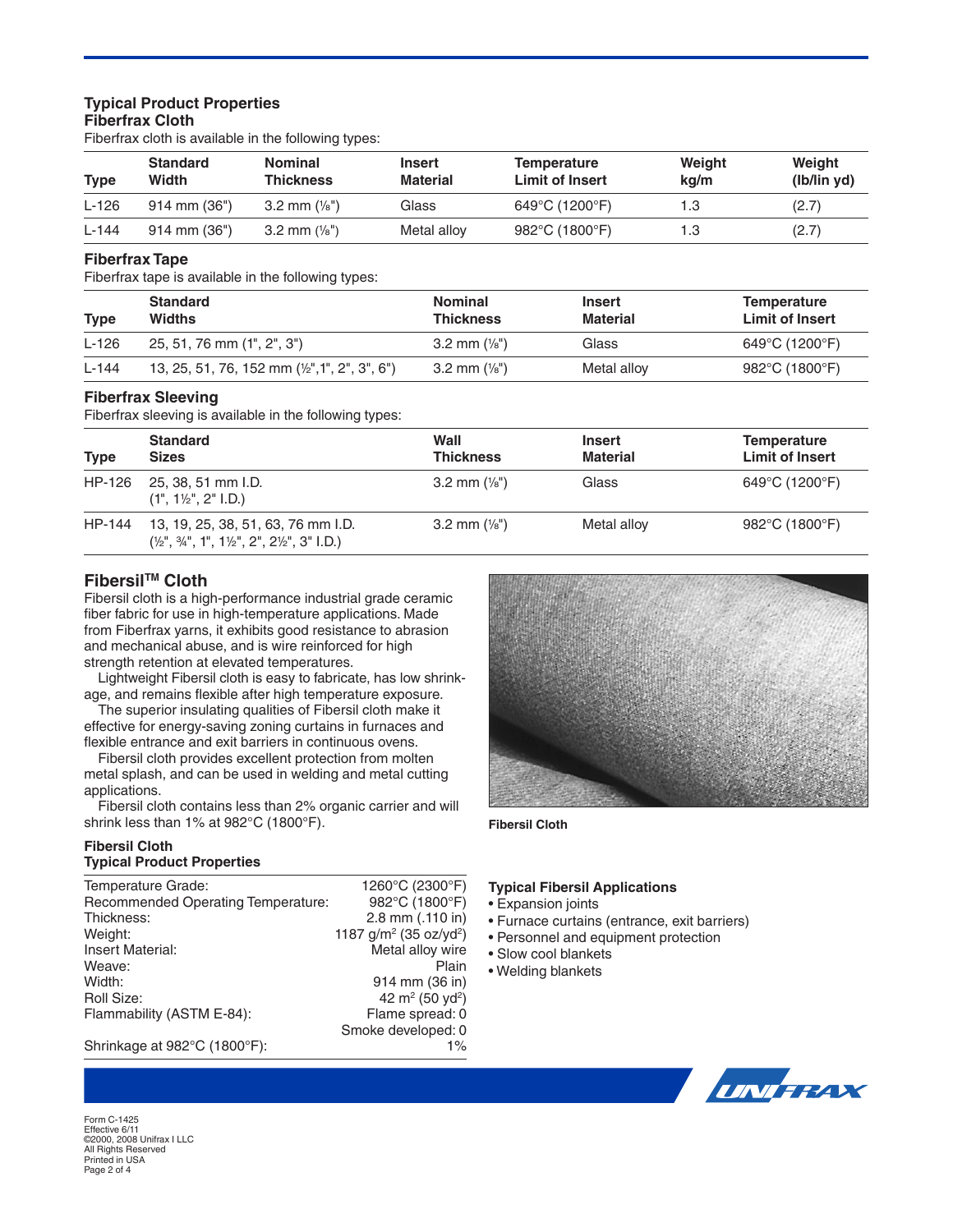## **Fiberfrax**® **Yarn**

Fiberfrax yarn is a 1260°C (2300°F) ceramic fiber product which can be woven into numerous forms for industrial applications. Products made from Fiberfrax yarn are strong, chemically stable and exhibit superior insulating qualities.

Fiberfrax yarn contains approximately 20% organic carrier and is spun around metal alloy wire or monofilament glass strands. These inserts provide maximum tensile strength at elevated temperatures. In applications where tensile strength is important, the temperature limit of the insert material should be considered.

#### **Typical Fiberfrax Yarn Applications**

- Fiberfrax cloth, tape, sleeving
- Flexible braided wire covers



**Fiberfrax Yarn**

#### **Typical Product Parameters**

| Type            | <b>Ply</b> | <b>Insert Material</b> | <b>Temperature Limit of Insert</b> | <b>Diameter</b>      | Tex*<br>q/1000m | Yields (Linear Weight):<br>m/kg $\pm$ 15% | yd/lb $\pm$ 15% |
|-----------------|------------|------------------------|------------------------------------|----------------------|-----------------|-------------------------------------------|-----------------|
| 11              |            | Glass                  | 649°C (1200°F)                     | 2 mm $(3/32)$        | 1078            | 928                                       | 460             |
| 12 <sup>2</sup> |            | Glass                  | 649°C (1200°F)                     | 3 mm $(\frac{1}{8})$ | 1858            | 539                                       | 267             |
| 14A             |            | Metal alloy            | 982°C (1800°F)                     | 2 mm $(3/32)$        | 1085            | 922                                       | 457             |
| 14              |            | Metal allov            | 982°C (1800°F)                     | 3 mm $(\frac{1}{8})$ | 1858            | 539                                       | 267             |

\*Unifrax is capable of manufacturing a wide range of yarn weights and diameters (500-2000 Tex). Contact your Unifrax Sales Engineer or Unifrax Application Engineering Group at 716-278-3888 for additional information.

## **FlexweaveTM 1000 Cloth and Tape**

Flexweave 1000 cloth and tape form a product line consisting of exceptionally durable woven textiles made from textured fiberglass. Recommended for continuous use to 538°C (1000°F), they are excellent insulators possessing very low thermal conductivity.

Flexweave 1000 textiles exhibit high dielectric strength and a low dielectric constant. They resist abrasion and fraying.

In addition to being highly resistant to chemical attack, Flexweave 1000 cloths and tapes are non-toxic, will not flash or smolder and are reusable. They are also wettable and mildew resistant.

Flexweave cloth is made from specially treated yarns to prevent unravelling during cutting and fabrication.

Flexweave 1000 cloth is easily sewn and is ideal for fabricating products such as curtains and blankets.

All Flexweave 1000 tape is coated with an acrylic coating to enhance handling properties. The acrylic coating dissipates at 315-370°C (600-700°F) with no adverse effects on the properties of the cloth.

#### **Flexweave 1000 Cloth Typical Product Properties**

| Construction:            |                     | Plain weave                                    |
|--------------------------|---------------------|------------------------------------------------|
| Temperature Grade:       |                     | 538°C (1000°F)                                 |
| <b>Breaking Strength</b> |                     |                                                |
| (Grab method):           | Warp direction      | Filling direction                              |
| Type FW-24:              | 2364 N (531.3 lb f) | 2047 N (460.1 lb f)                            |
| Type FW-30:              | 1983 N (445.6 lb f) | 1454 N (326.8 lb f)                            |
| Type FW-35:              | 1871 N (420.4 lb f) | 1320 N (296.6 lb f)                            |
| Type FW-40:              | 2879 N (647.0 lb f) | 1998 N (449.0 lb f)                            |
| Weight:*                 |                     |                                                |
| Type FW-24:              |                     | 622 g/m <sup>2</sup> (24 oz/yd <sup>2</sup> )  |
| Type FW-30:              |                     | 778 $q/m^2$ (30 oz/yd <sup>2</sup> )           |
| Type FW-35:              |                     | 907 $q/m^2$ (35 oz/yd <sup>2</sup> )           |
| Type FW-40:              |                     | 1037 g/m <sup>2</sup> (40 oz/yd <sup>2</sup> ) |
| Roll Length:*            |                     | 45.7 m (50 yds)                                |
| Width* (measured         |                     | 1016 mm and 1524 mm                            |
| between selvage edges):  |                     | $(40"$ and $60")$                              |

\*Normal manufacturing tolerances on roll length, weight and thickness are  $\pm 10\%$ . Tolerance on width is  $\pm 2\%$ .

For non-standard widths, contact Unifrax Customer Service.



Form C-1425 Effective 6/11 ©2000, 2008 Unifrax I LLC All Rights Reserved Printed in USA Page 3 of 4